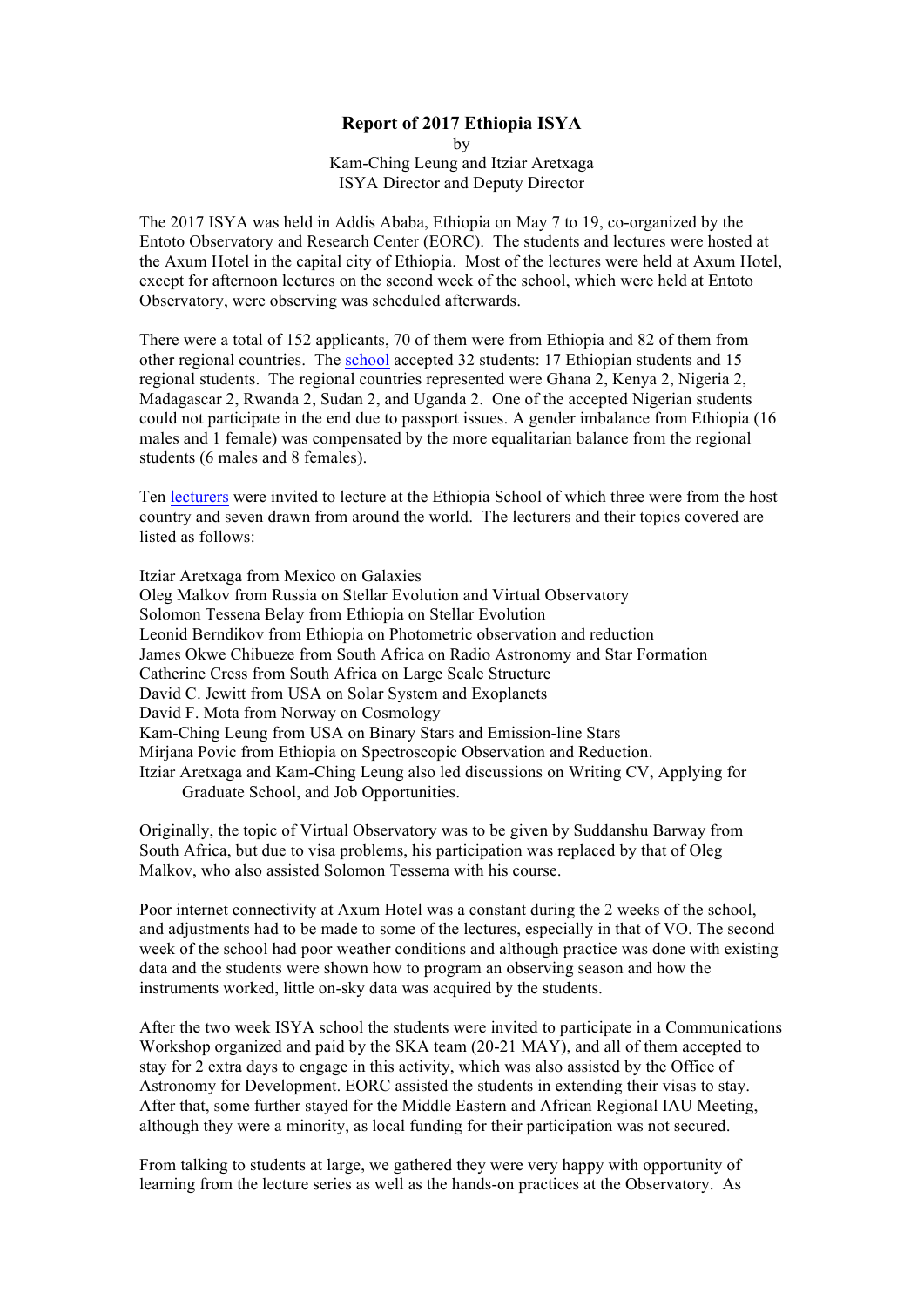usual, we solicited student feedback through the Student Evaluation Form (see Table attached). The worst problem for them seemed to the poor internet connectivity in most of their rooms and lecture halls. Some students had problems with airport transportation. By and large, the students were very happy with the School.

The Alumni Photo file and Group Activity pictures are linked above and the Summary of Student Evaluation Form is shown below.

# **ISYA Evaluation Form - Results**

*If you give a mark of less than 3 to any question, please add a short explanation under "comments"*

Name (*optional)*:

*If you do give your name, we can interpret your answers in the light of what we know of your background.*

*Answer only one of the questions in each group connected by "Or"*

#### General

| The website told me all I needed to know | Strongly agree |  |  | disagree |
|------------------------------------------|----------------|--|--|----------|
| The application form was easy to fill in | Strongly agree |  |  | disagree |
| Applications were efficiently handled    | Strongly agree |  |  | disagree |

## Comments

 I had difficulties in phone number; my application had to be sent via word document through an email.

Lectures

|                                                    |                | 5              | 4             | 3                        | 2        |          |          |
|----------------------------------------------------|----------------|----------------|---------------|--------------------------|----------|----------|----------|
| The lectures were the most useful part of the      | Strongly agree | 13             | 5             | $\Omega$                 | $\Omega$ | $\Omega$ | disagree |
| <b>ISYA</b>                                        |                |                |               |                          |          |          |          |
| The time spent on the lectures was too long        | Strongly agree | 4              | 5             | 4                        | 2        | 3        | disagree |
| $Or$ the time spent on the lectures was too short  | Strongly agree | $\overline{2}$ | 0             | 3                        |          | 3        | Disagree |
| $Or$ the time spent on the lectures was just right | Strongly agree |                | 5             | 3                        | $\Omega$ | $\Omega$ | Disagree |
| The lectures were at too high a level              | Strongly agree | 4              | $\mathcal{E}$ | 5                        |          | 2        | Disagree |
| Or the lectures were at too low a level            | Strongly agree | 3              | $\Omega$      | 2                        | $\Omega$ | 6        | Disagree |
| Or the lectures were just right                    | Strongly agree | 8              | 6             | $\theta$                 | $\Omega$ | $\Omega$ | Disagree |
| The lectures were well presented                   | Strongly agree | 12             | 8             | $\Omega$                 | $\Omega$ | $\Omega$ | Disagree |
| The lecturers responded well to questions          | Strongly agree | 11             |               | $\Omega$                 | $\Omega$ | $\Omega$ | Disagree |
| I found it easy to get on with the lecturers       | Strongly agree | 8              | 8             | 3                        | $\Omega$ | $\Omega$ | disagree |
| The lecture room was comfortable                   | Strongly agree | 9              | 8             | $\overline{\mathcal{L}}$ |          | $\Omega$ | Disagree |

Comments:

 The lecture room had internet problem. Next time try to put more lecture on high-energy astrophysics and more lecture data reduction on all wavelength band. The lecture covered were PERFECT! All lectures are nice but time spent is long and it is good level.

#### Observation training

| The observation projects were the most useful<br>part of the ISYA | Strongly agree |  |  | disagree |
|-------------------------------------------------------------------|----------------|--|--|----------|
| The time spent on observation was too long                        | Strongly agree |  |  | disagree |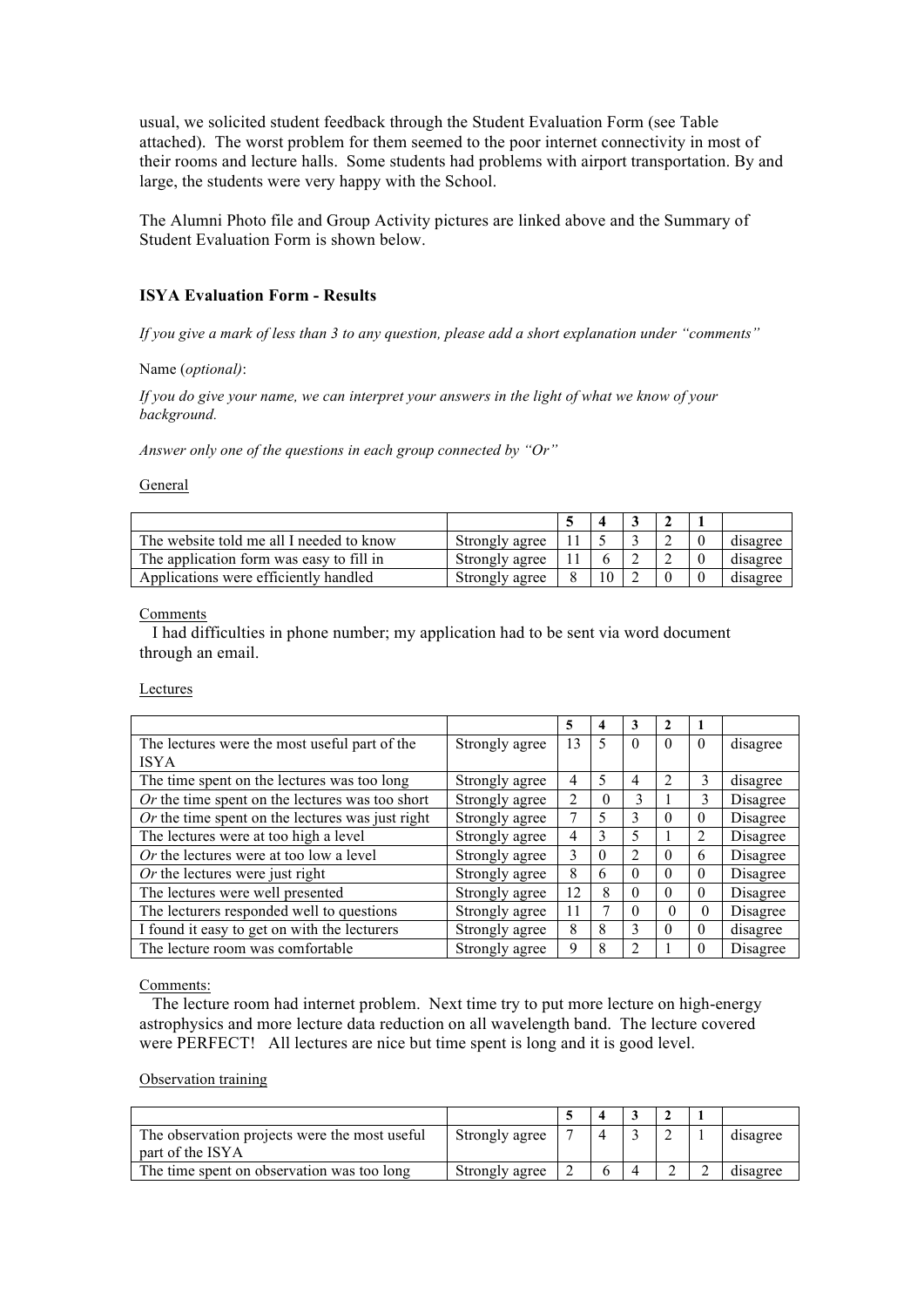| <i>Or</i> the time spent on observations was too short  | Strongly agree |    |                |   | $\theta$ |          | disagree |
|---------------------------------------------------------|----------------|----|----------------|---|----------|----------|----------|
| <i>Or</i> the time spent on observations was just right | Strongly agree | 4  | 4              | 4 | $\theta$ | 0        | disagree |
| The lectures did not prepare me adequately for          | Strongly agree |    | $\overline{4}$ |   |          |          | Disagree |
| the observations                                        |                |    |                |   |          |          |          |
| The computing facilities were good                      | Strongly agree | 4  | 8              |   |          | $\theta$ | Disagree |
| The help I got with my project was adequate             | Strongly agree |    | 9              |   | $\Omega$ |          | Disagree |
| I found the supervisors helpful and easy to get         | Strongly agree | 10 | 9              |   | $\theta$ |          | Disagree |
| on with                                                 |                |    |                |   |          |          |          |

# Comments:

 Since there was internet problem especially in the Hotel, and the soft wares needs much time to download I couldn't. The lecture and observation was good but weather was gad conditions. I find it very difficult to follow most of the lab work. The time allotted for it was just too small. The next time try to see the time with good weather. We didn't do any observation just acquired knowledge about how the telescope work due to the bad weather I appreciate Mirijana Povic for the enthusiasm and all her effort to make sure us taken observations. The lecturers were well delivered and prepared us the observation, but the weather condition was not good for observation. There was no observation just projects. According of the humidity, we can not observe.

## Presentation exercise

|                                                |                |    | 4             | 3             |   |          |          |
|------------------------------------------------|----------------|----|---------------|---------------|---|----------|----------|
| The student presentations were the most useful | Strongly agree |    | $\mathfrak b$ | $\mathfrak b$ | 0 |          | disagree |
| part of the school                             |                |    |               |               |   |          |          |
| The time spent on this was too long            | Strongly agree |    |               |               |   |          | disagree |
| Or the time spent on this was too short        | Strongly agree |    |               |               |   |          | disagree |
| Or the time spent on this was just right       | Strongly agree |    |               |               |   |          | disagree |
| This exercise was well organized               | Strongly agree | 10 | 6             | 2             |   | $\theta$ | Disagree |
| This exercise was interesting                  | Strongly agree | 13 | 4             |               |   |          | Disagree |

Comments:

## Accommodation:

|                                            |                |    | 4 |   |          |          |          |
|--------------------------------------------|----------------|----|---|---|----------|----------|----------|
| The airport transport was efficiently done | Strongly agree |    |   |   | $\theta$ | 2        | disagree |
| The rooms were good                        | Strongly agree | 12 |   |   |          | $\Omega$ | disagree |
| The breakfast was good                     | Strongly agree |    | 6 | 6 | $\theta$ |          | disagree |
| The meals were good                        | Strongly agree |    |   | 4 |          |          | Disagree |
| The organizational support was good        | Strongly agree | 9  |   | 3 |          | $\theta$ | Disagree |
| Generally, the ISYA environment was good   | Strongly agree | 13 |   | ∍ |          | $\theta$ | Disagree |
| Axum Hotel was a good place to hold this   | Strongly agree | 9  |   | 6 |          |          | Disagree |
| <b>ISYA</b>                                |                |    |   |   |          |          |          |

## Comments:

 Not familiar with Ethiopia food. Most of the meals were too spice for me and the organizational support were not good because at some point you could ask for help was not given. There was not a good communication between the organizers and the participants and thus led to late visa acquisition and unpreparedness. Spicy food, no shuttle at airport and we took taxi, *wifi* condition was poor. The problem of network, next time the hotel has to change the food. Everything was very good, else internet not work. The internet is no good. There was a challenge with poor internet service. In terms of accommodation and food, the hotel was OK, But the connection to internet, it will be wise for the organizers to visit the host